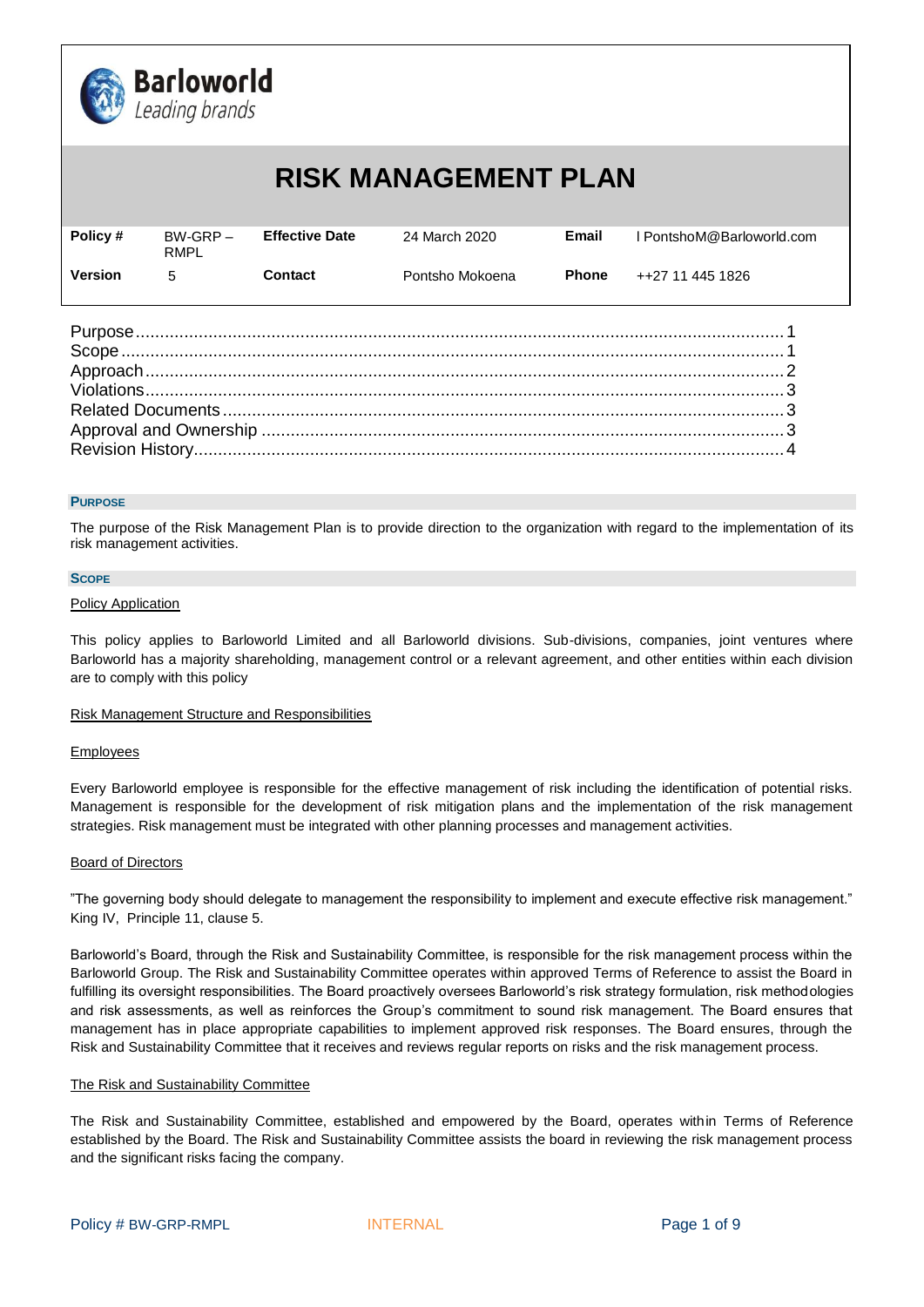# Group Chief Executive Officer and Divisional CEO's

The Group Chief Executive Officer and Divisional CEO's are accountable for the implementation and maintenance of sound risk management.

# The Chief Financial Officer

The Chief Financial Officer is accountable through the Risk and Sustainability Committee for the implementation of this plan.

# The Group Executive: Risk and Insurance (GE; R&I)

The role of the GE: R&I is to provide a resource and focus for the development and implementation of the risk management policy. The GE: R&I will maintain regular contact and involvement with the divisions to ensure that the policy is implemented and be available for advice on risk management issues. The GE: R&I will, where appropriate, transfer risk management knowledge within the Group. The GE: R&I is responsible for the provision of the risk management techniques used by the organisation for the identification, assessment, management and treatment of risks on an appropriately uniform basis throughout the Group.

# **APPROACH**

| 1. | <b>Training and Awareness Programmes</b>                                                                                                                                                                                                                                                                                                                                                                                                                                                                                                                                                                                                                                                                                                           |
|----|----------------------------------------------------------------------------------------------------------------------------------------------------------------------------------------------------------------------------------------------------------------------------------------------------------------------------------------------------------------------------------------------------------------------------------------------------------------------------------------------------------------------------------------------------------------------------------------------------------------------------------------------------------------------------------------------------------------------------------------------------|
|    | Management is accountable to provide the board with assurance that the risk management plan has been<br>widely distributed throughout the business and that risk management has been integrated and embedded<br>in the business activities and culture of the organisation.                                                                                                                                                                                                                                                                                                                                                                                                                                                                        |
|    | The assurance, unless otherwise specifically agreed by the GE: R&I will comprise an annual,<br>documented, comprehensive assessment outlining, at a minimum, the appropriate training for staff at<br>different levels.                                                                                                                                                                                                                                                                                                                                                                                                                                                                                                                            |
| 2. | <b>Risk Monitoring</b>                                                                                                                                                                                                                                                                                                                                                                                                                                                                                                                                                                                                                                                                                                                             |
|    | The board must ensure that management monitors the risk management plan effectively and continually.<br>In fulfilling its responsibility, the board should ensure that management, among others, performs the<br>following monitoring measures:                                                                                                                                                                                                                                                                                                                                                                                                                                                                                                    |
|    | 1. measuring risk management performance against risk indicators; the risk indicators should be<br>periodically reviewed for appropriateness;<br>periodically measuring progress against, and deviation from, the risk management plan;<br>2.<br>monitoring changes in the external and internal environment;<br>3.<br>determining the impact of environment changes on the strategic risk profile of the company;<br>4.<br>ensuring that risk responses are effective and efficient in both design and operation;<br>5.<br>tracking the implementation of risk responses;<br>6.<br>analysing and learning lessons from changes, trends, successes, failures and events (including<br>7.<br>near-misses); and<br>identifying emerging risks.<br>8. |
|    | Responsibilities for monitoring should be clearly defined in the risk management plan.                                                                                                                                                                                                                                                                                                                                                                                                                                                                                                                                                                                                                                                             |
| 3. | <b>Assurance of the Risk Management Process</b>                                                                                                                                                                                                                                                                                                                                                                                                                                                                                                                                                                                                                                                                                                    |
|    | Management is accountable to provide the board with assurance that it has implemented and monitored<br>the risk management plan and that it is integrated in the day-to-day activities of the company.                                                                                                                                                                                                                                                                                                                                                                                                                                                                                                                                             |
|    | The Group Internal audit function should provide independent assurance in relation to risk management.<br>Internal audit does not assume the functions, systems and processes of risk management, but provides<br>independent assurance to the board on the integrity and robustness of the risk management process.<br>Each year, internal audit should provide a written assessment of the effectiveness of the system of internal<br>controls and risk management to the board.                                                                                                                                                                                                                                                                 |
|    | Policy # BW-GRP-RMPL<br><b>INTERNAL</b><br>Page 2 of 9                                                                                                                                                                                                                                                                                                                                                                                                                                                                                                                                                                                                                                                                                             |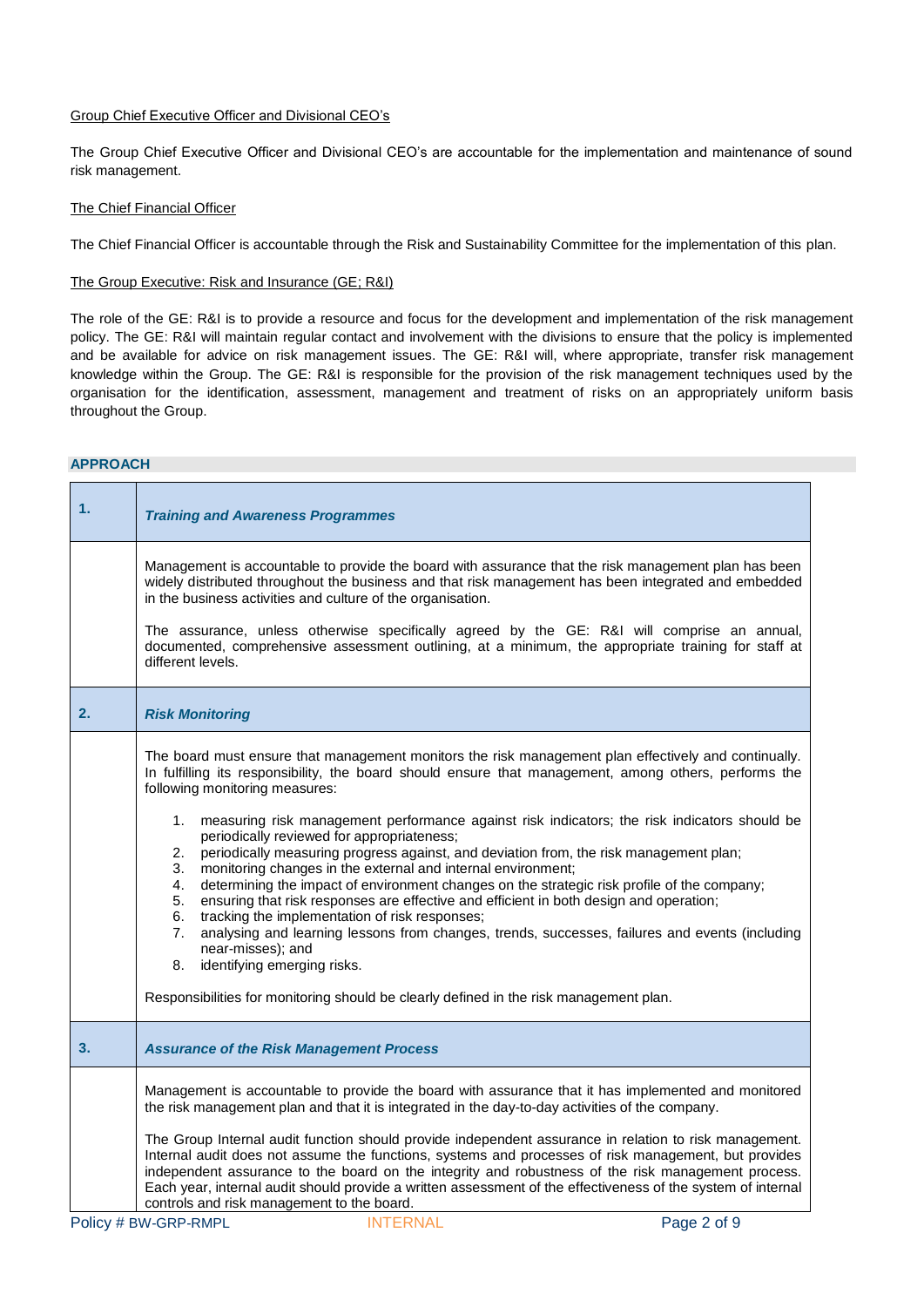| 4.               | <b>Annual Review</b>                                                                                                                                                                                                                                                 |
|------------------|----------------------------------------------------------------------------------------------------------------------------------------------------------------------------------------------------------------------------------------------------------------------|
|                  | The Risk Management Plan will be reviewed biennially by the Risk and Sustainability Committee.                                                                                                                                                                       |
| 5.               | <b>Determination of the Levels of Risk Appetite</b>                                                                                                                                                                                                                  |
|                  | On an annual basis, management will recommend the group and divisional risk appetites to the board.                                                                                                                                                                  |
| 6.               | <b>References</b>                                                                                                                                                                                                                                                    |
|                  | Reference has been made; inter alia, to the King IV Report, ISO 31000 "Risk management – Principles<br>and guidelines" as well as the COSO documentation relating to Enterprise Risk Management.                                                                     |
| $\overline{7}$ . | <b>Information and/or Advice</b>                                                                                                                                                                                                                                     |
|                  | Information and/or advice relating to this policy document can be obtained from the Head: Group Risk &<br>Insurance, contact information below:<br>E-mail address - PontshoM@barloworld.com<br>Telephone number - +27 11 445 1826<br>Mobile number - +27 82 211 5151 |
| 8.               | <b>Date of Review</b>                                                                                                                                                                                                                                                |
|                  | This policy was reviewed on 16 March 2020                                                                                                                                                                                                                            |

# <span id="page-2-0"></span>**VIOLATIONS**

Due to the varying nature and location of our businesses, local practices and different legal requirements, each division or subsidiary may use their own defined violations sections where the wording below is not appropriate. Any violation of this plan may result in disciplinary action, up to and including termination of employment. Barloworld reserves the right to notify the appropriate law enforcement authorities of any unlawful activity and to cooperate in any investigation of such activity. Barloworld does not consider conduct in violation of this plan to be within an employee's or involved person's course and scope of employment, or the direct consequence of the discharge of the employee's or involved person's duties. Accordingly, to the extent permitted by law, Barloworld reserves the right not to defend or pay any damages awarded against employees or involved persons that result from violation of this plan.

# <span id="page-2-1"></span>**RELATED DOCUMENTS**

Barloworld Risk Management Policy

King IV Report on Corporate Governance for South Africa 2016

Risk Categories/Sources

Annexure A – Guidelines for the Execution of the Barloworld HLRA Process

# <span id="page-2-2"></span>**APPROVAL AND OWNERSHIP**

| <b>Owner</b>                             | <b>Title</b>                             | <b>Date</b>   |
|------------------------------------------|------------------------------------------|---------------|
| Pontsho Mokoena                          | Head: Group Risk and Insurance           | 24 March 2020 |
| <b>Approved By</b>                       | <b>Title</b>                             | <b>Date</b>   |
| <b>Risk and Sustainability Committee</b> | <b>Risk and Sustainability Committee</b> | 24 March 2020 |
| Policy # BW-GRP-RMPL                     | <b>INTERNAL</b>                          | Page 3 of 9   |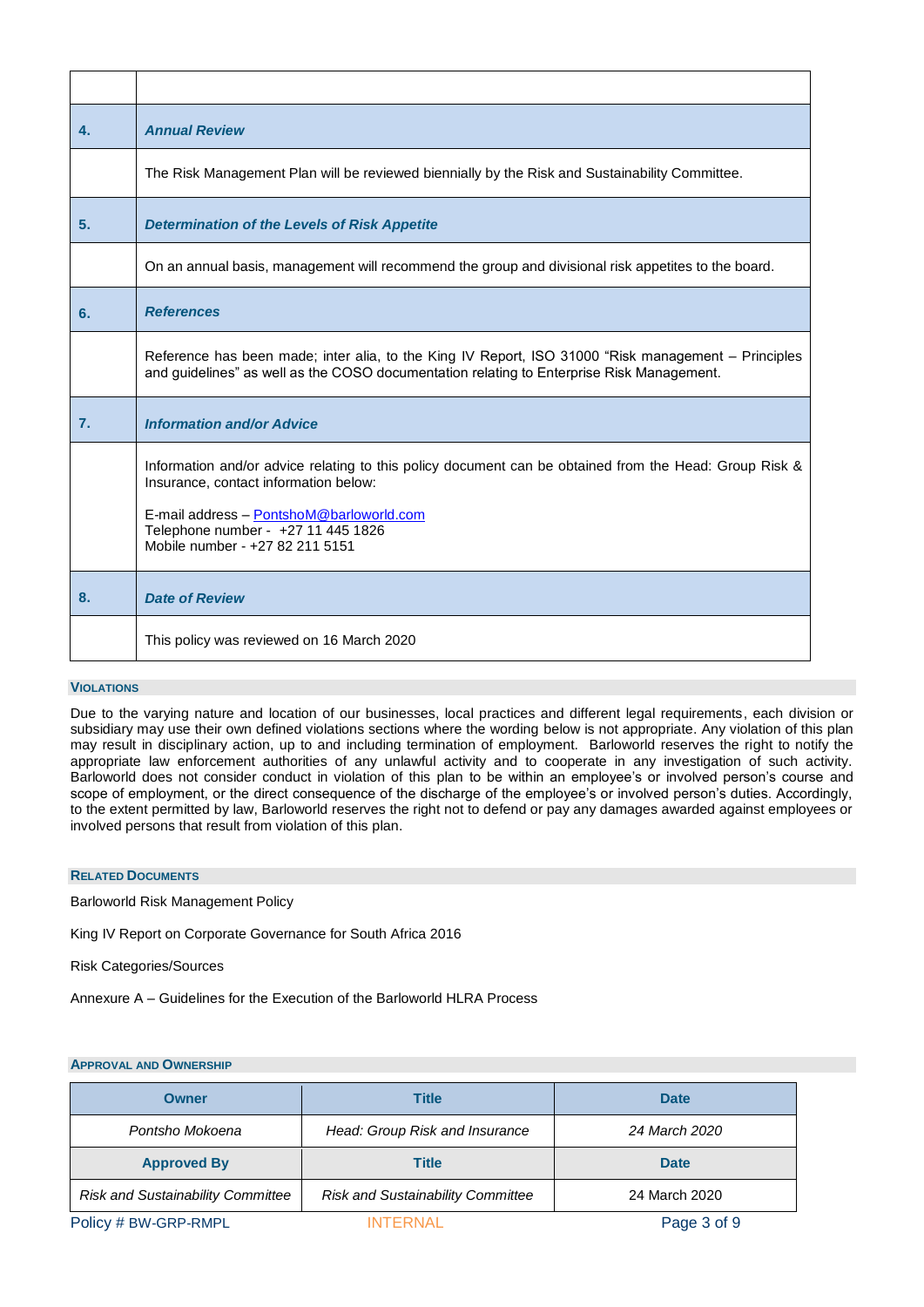# <span id="page-3-0"></span>**REVISION HISTORY**

| <b>Version</b> | <b>Revision Date</b> | <b>Review</b><br><b>Date</b> | <b>Description</b>                                              |
|----------------|----------------------|------------------------------|-----------------------------------------------------------------|
| 5              | 16 March 2020        | 16 March 2020                | Group wide review and incorporation of King<br>IV requirements. |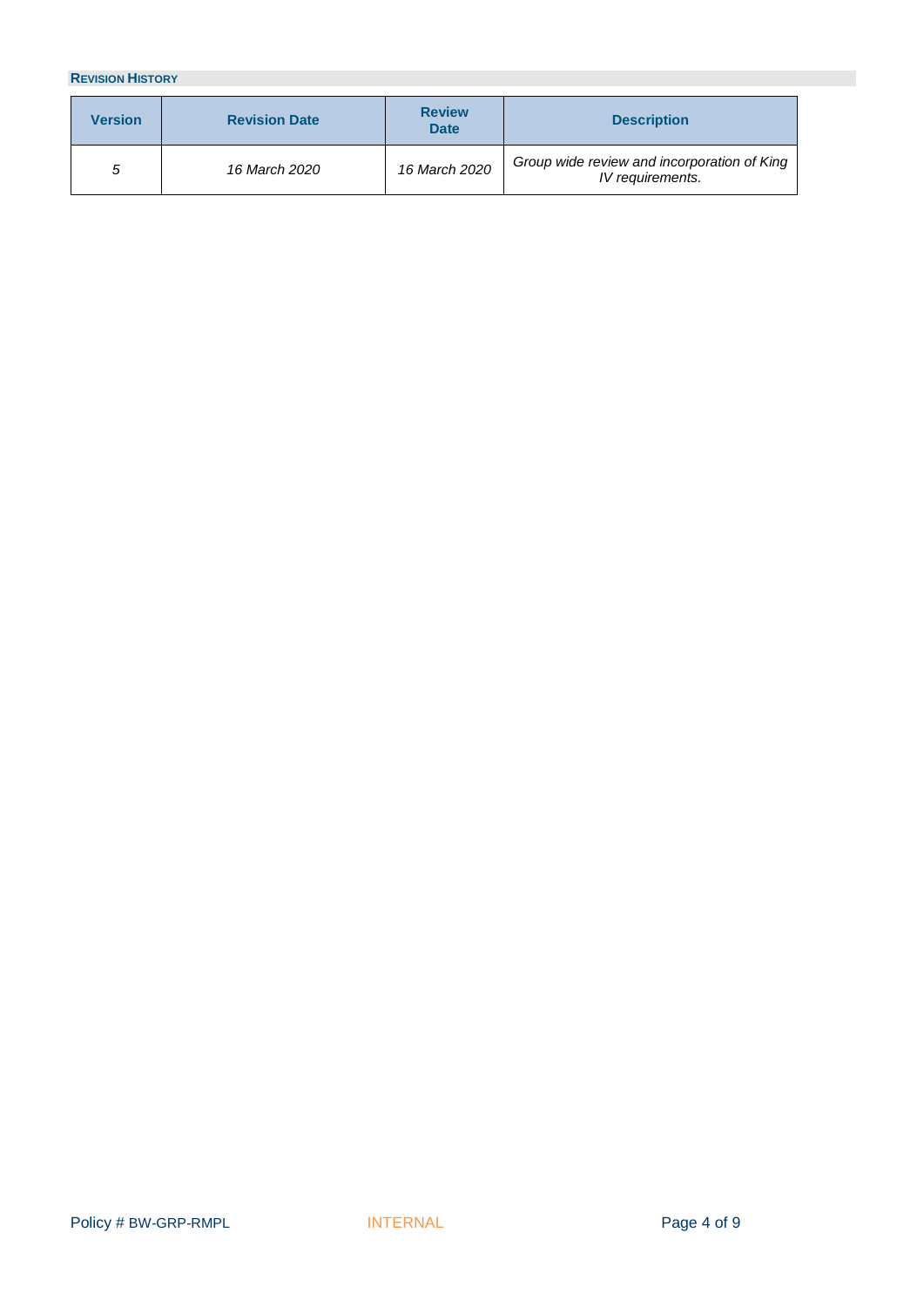# **Annexure A – Guidelines for the Execution of the Barloworld HLRA Process**

## 1. **Application**

This policy applies to Barloworld Limited and all Barloworld divisions. Sub-divisions, companies, joint ventures where Barloworld has a majority shareholding and/or management control and other entities within each division, are to comply with the policy. Given the different structures within each division, it is not practical to indicate how many levels down the divisional structure should be involved but the process needs to be completed to at least include middle management level.

# 2. **The Process**

The process used within Barloworld Limited is referred to as the HLRA process. The group does not subscribe to COSO or ISO 31000; rather the process used is tailor made for the group and uses, where appropriate, parts of the COSO and ISO methodologies.

## 3. **Timing**

3.1 Returns to the Corporate Office

A fully completed Risk Register containing each division's top 20 risks must be submitted to the Corporate Office by 31 March annually. Returns are required from:

Barloworld Equipment South and Southern Africa Vostochnaya Technica Barloworld PLC and Equipment UK Barloworld Automotive Barloworld Logistics Barloworld Limited

In addition, the top twenty risks reflected on divisional risk registers, are to be updated as at the end of September and submitted to the Corporate Office before the end of October annually. Please ensure that "new" top risks are considered and included in the Risk Register where appropriate.

3.2 Ongoing Management within the Division

Risk management should be a separate agenda item at every board and/or management meeting. The full Risk Register should be included in the meeting pack and the Chairperson of the meeting must ensure that appropriate time is spent discussing the top risks as well as any new risks which have arisen since the previous meeting. The discussion must be minuted and the Risk Register updated if necessary.

## 4. **Annual Workshop Process**

- 4.1 It is expected that the HLRA process will be done, in a systematic, documented and formal fashion in a workshop type environment "fresh" each alternate year i.e. without reference to prior work done. It is important that the workshop is attended by senior management representing all significant business areas of the entity for which the risk assessment is being done, including the CEO. Please ensure that sufficient time is set aside for the Risk Register to be fully completed in the workshop.
- 4.2 The annual HLRA workshop must commence with a review of the strategic objectives for the specific purpose of identifying those risks which could impact on the successful achievement of the objectives. In order to manage this process, it is essential that the facilitator and all persons present at the workshop are in possession of a summary of the strategy document. This should be supplemented with a list of the risk categories/sources. (See Annexure A). Two goals need to be achieved at the workshop:
	- ensure that all risks which may impact achievement of the strategy are identified
	- ensure that risks from all the risk categories/sources have been identified.
- 4.3 Please ensure that you have an experienced facilitator leading the session and managing group dynamics. The facilitator should ideally be the CEO/MD i.e. the person ultimately responsible for the management of risks in the entity. Under no circumstances must the facilitator "double up" as the record/minute taker.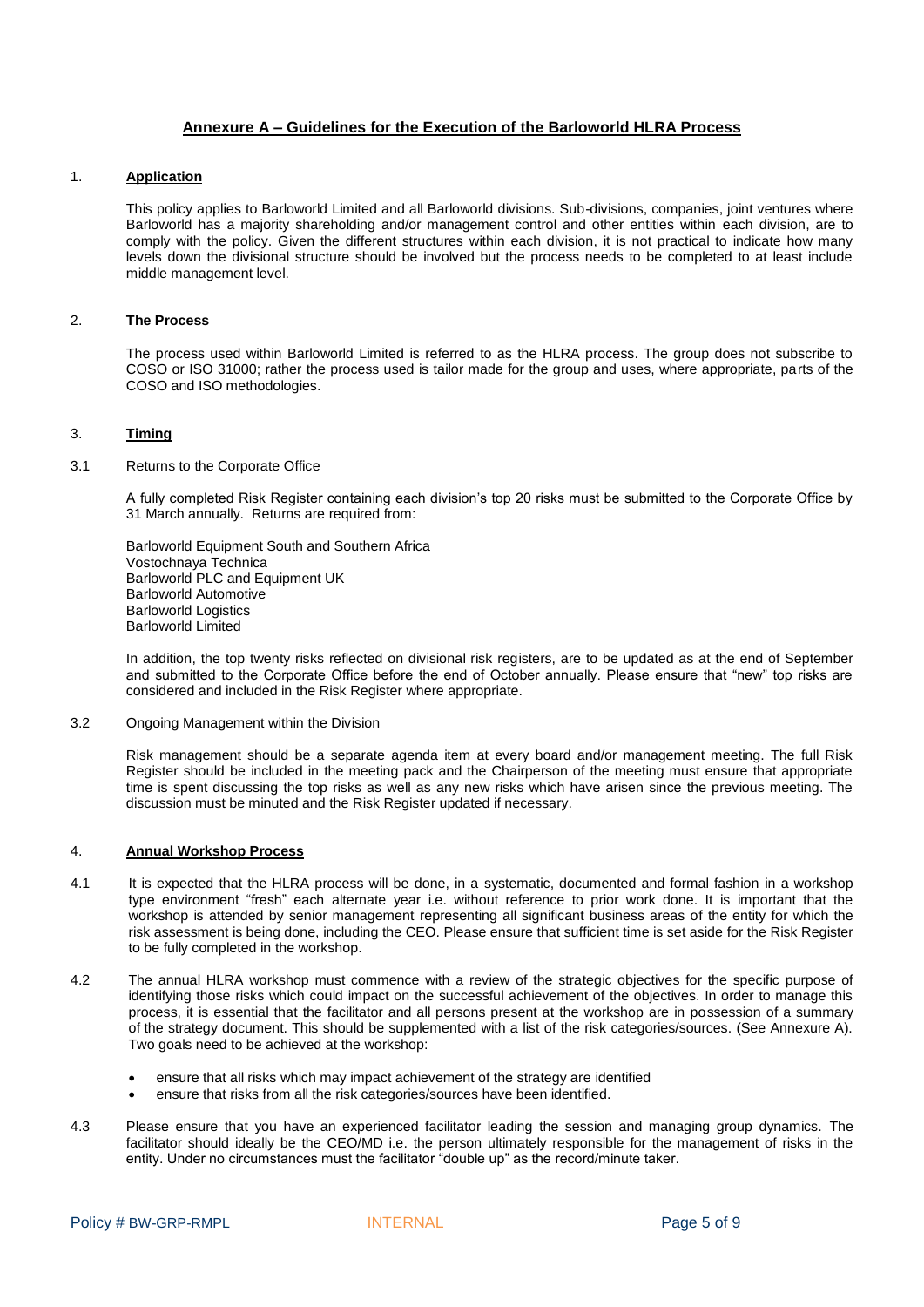4.4 The HLRA process must endeavour to identify **all** risks and opportunities emanating from the triple context (economy, society and environment) in which the organization operates and the capitals that the organization uses and affects. – King IV, Principle 11, clause 6.a.

The six capitals are financial, manufactured, intellectual, human, social and relationship, and natural capital.

The top 20 concept is used purely for the submission of divisional Risk Registers to the Corporate Office.

- 4.5 The "fresh" HLRA exercise (referred to in point 4.1) should be done using best judgement as at the date of the exercise and with a time horizon going forward, in the first instance, of one year, but major risks should also be considered using a time horizon of five years.
- 4.6 Please make reference to the most recently completed Internal Audit report that you have received and ensure that you take note of findings/areas of non-compliance/areas for improvement for the specific purpose of reducing/eliminating these findings in future audits.
- 4.7 You are encouraged to invite trusted third parties to your divisional discussion at which the submission to the Corporate Office will be formulated. Third party involvement often curtails "group think".
- 4.8 Barloworld Group Internal Audit Services (BGIAS), Legal and Risk Services are to be invited to every annual HLRA workshop.
- 4.9 In the alternate years in which the "fresh" HLRA is not being done, the most recent risk register must be reviewed and updated using the same approach as is used annually for the September year end risk register.

#### 5. **Detailed Explanation of each of the Column Headings in the Risk Register**

#### 5.1 Division and Business Unit (Under the heading Risk Register)

The name of the entity completing the Risk Register.

#### 5.2 Home Currency and Reporting Currency

This portion need only be fully populated if the completed risk register is going to be consolidated with risk registers in a different currency e.g. Home Currency of Handling Russia would be Ruble/Dollar. Reporting Currency may be Sterling i.e. Handling UK.

# 5.3 Date

The date on which the Risk Register is being completed.

#### 5.4 Risk Appetite

The value of the divisional risk appetite number must be inserted here – no currency denomination and commas to denote the '000s. If the entity whose risks are being assessed does not have such a number, the financial manager of the entity must provide an estimate of the number in consultation with the Financial Director of the division.

## 5.5 Key Business Objective

The strategic objective/s against which the risk has been identified.

#### 5.6 Business Risk

A description of the risk.

5.7 Risk Consequences

A description of what would happen if the risk became an actuality.

# 5.8 Risk Source

A description of the underlying source of the risk.

#### 5.9 Probability

Using the table below, the workshop attendees must agree on the likelihood of the risk happening. The drop down box provides for each of the alternatives listed under Description below.

The facilitator must ensure that no cognisance is taken of current controls in place when the decision regarding probability is taken. The likelihood of the risk should also not be influenced by the impact.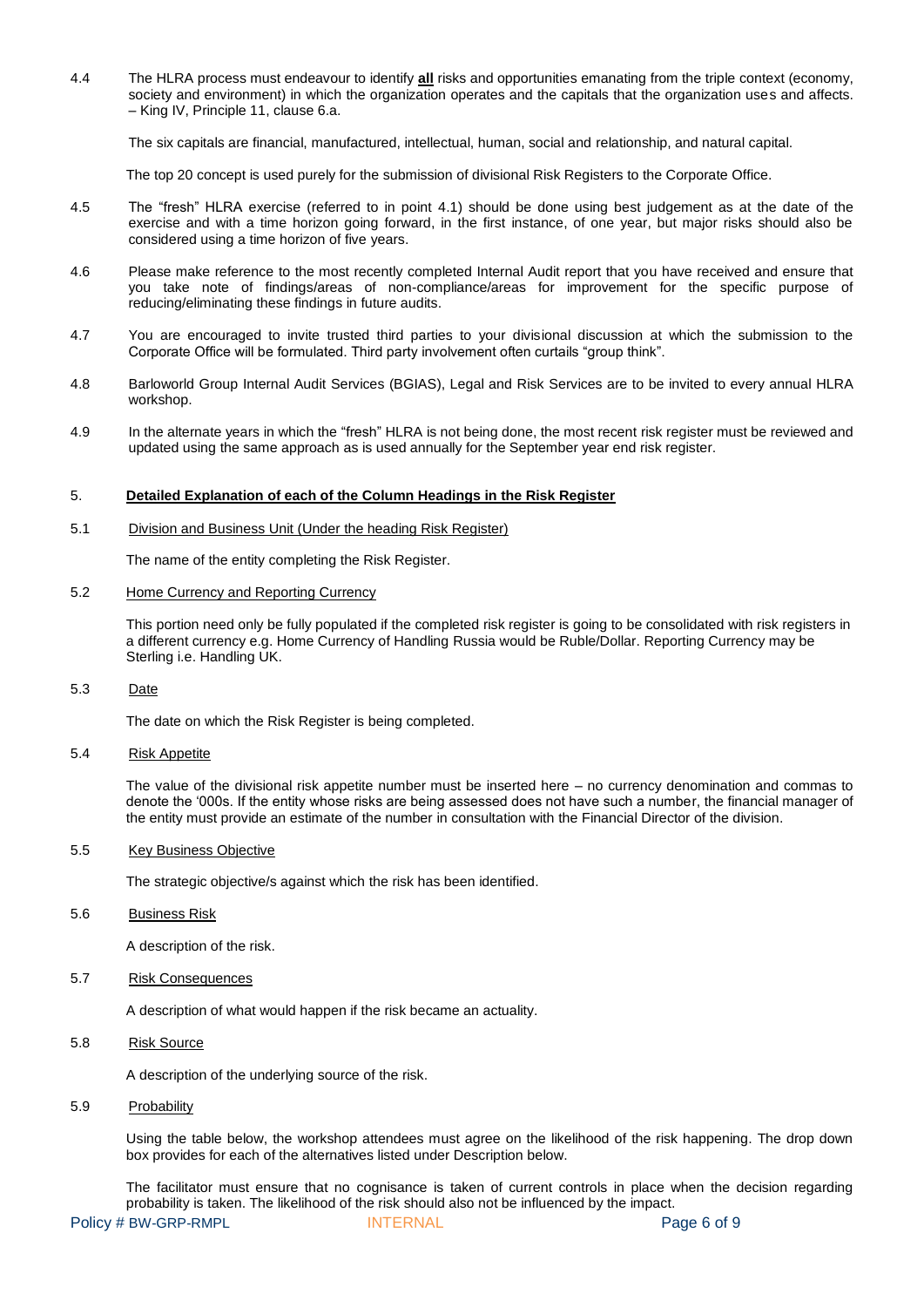| <b>PROBABILITY /</b><br><b>LIKELIHOOD</b> |                                                                                                                                                                                                                         |              | % | <b>Scale</b>                |
|-------------------------------------------|-------------------------------------------------------------------------------------------------------------------------------------------------------------------------------------------------------------------------|--------------|---|-----------------------------|
| <b>IDESCRIPTION</b>                       | <b>GUIDELINES</b>                                                                                                                                                                                                       | <b>SCALE</b> |   |                             |
| Almost Certain                            | This is a significant threat that could occur at any<br>time. Immediate remedial action is required to<br>remove or reduce the risk.                                                                                    |              |   | 19 events every<br>20 years |
| Likely                                    | The threat exists and it indicates high probability.<br>Action is required to reduce this risk.                                                                                                                         |              |   | 3 events every<br>4 years   |
| Moderate                                  | The threat exists but the history or expectation of<br>this type of situation indicates occurrence is<br>moderately probable. Action could be taken to<br>reduce this risk but it is unlikely to be cost<br>beneficial. |              |   | 1 event every 2<br>years    |
| <b>Unlikely</b>                           | A slight threat is perceived from this source but<br>the situation is unlikely to occur. No action is<br>required to reduce this risk, unless the business<br>demands minimal risks.                                    |              |   | 1 event every 4<br>vears    |
| Rare                                      | No perceived threat exists from this source. No<br>action is required to reduce the risk.                                                                                                                               |              |   | 1 event every<br>20 years   |

# 5.10 Severity

Using the table below, the workshop attendees must agree on the severity of the event should the risk materialise. The drop down box provides for each of the alternatives listed under Description below.

The facilitator must ensure that no cognisance is taken of current controls in place when the decision regarding severity is taken and must assume 100% probability when measuring severity.

# **SEVERITY / IMPACT**

# **Reporting**

|                | <b>DESCRIPTION</b> | <b>GUIDELINES</b>                                                                                                                                                                                                                                                                                                          | <b>SCALE</b>   | <b>Potential</b> |
|----------------|--------------------|----------------------------------------------------------------------------------------------------------------------------------------------------------------------------------------------------------------------------------------------------------------------------------------------------------------------------|----------------|------------------|
|                |                    |                                                                                                                                                                                                                                                                                                                            |                | Loss             |
| 10             | Death              | Any event/incident that could result in one or more<br>deaths                                                                                                                                                                                                                                                              | 50             |                  |
| 9              | Catastrophic       | Loss of agency, Barloworld brand reputational issue,<br>material financial loss, a sudden, extensive, or notable<br>disaster or misfortune. A catastrophic failure is a sudden<br>and total failure of some system from which recovery is<br>impossible. Catastrophic failures often lead to cascading<br>systems failure. | 5              |                  |
| 8              | Critical           | A crisis or turning point, being in or verging on a state of<br>crisis or an emergency, fraught with danger, grave,<br>dangerous.                                                                                                                                                                                          | 4              |                  |
| $\overline{7}$ | Major              | Occupational threatening injury or illness,<br>major/substantial damages, will exceed contingency,<br>dividend at risk, very serious, requiring great attention or<br>concern.                                                                                                                                             | 3              |                  |
| 6              | <b>Serious</b>     |                                                                                                                                                                                                                                                                                                                            | $\overline{2}$ |                  |
| 5              | Moderate           |                                                                                                                                                                                                                                                                                                                            |                |                  |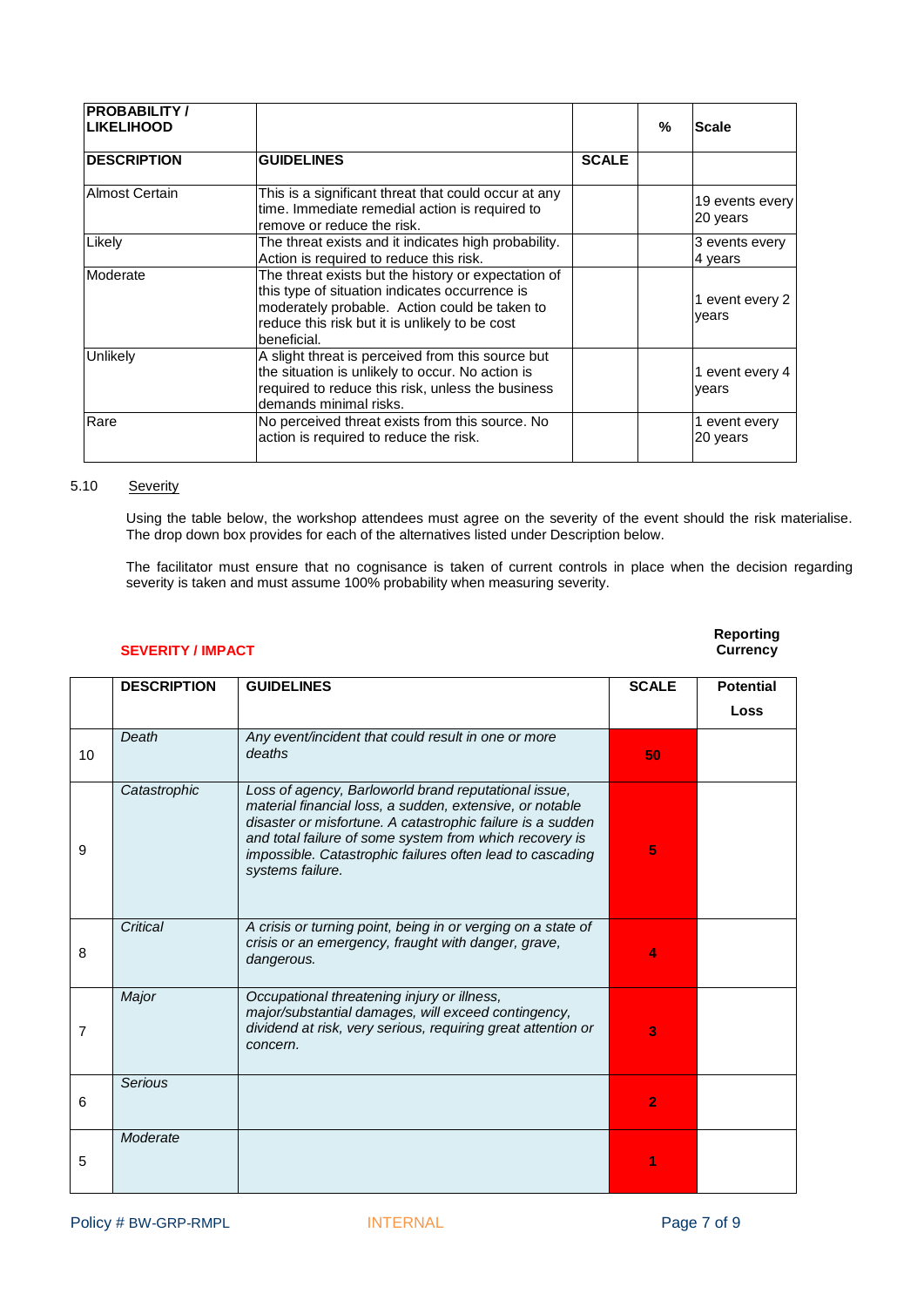| 4              | Marginal      | 0.5   |  |
|----------------|---------------|-------|--|
| 3              | Minor         | 0.25  |  |
| $\overline{2}$ | Negligible    | 0.125 |  |
|                | Insignificant | 0.063 |  |

## 5.11 Value of Untreated Risk

The Value of Untreated Risk formula is built into the model and the number will appear once the Probability and Severity drop down boxes have been selected. This number provides an indication of the quantum of the Untreated Risk taking into account the probability and severity levels entered and assuming that no controls are in place.

#### 5.12 Description of Controls currently in place

All controls currently effective and in place relating to the described risk. Future and planned controls should form part of the action plans.

# 5.13 Responsibility

The identity of the person/s responsible for the controls described in the previous column.

## 5.14 Quality of Existing Control Environment

Using the table below, the workshop attendees must agree on the effectiveness i.e. quality, of the controls currently in place to reduce the risk as described. The drop down box provides for each of the alternatives listed under Description below. In some cases, the controls described may be functioning fully effectively but may not be adequately designed to reduce the described risk, in which case the measurement of Partially Effective or Ineffective may be used.

| <b>QUALITY OF CONTROL ENVIRONMENT</b> |                                                            |  |  |  |
|---------------------------------------|------------------------------------------------------------|--|--|--|
| <b>IDESCRIPTION</b>                   | <b>GUIDELINES</b>                                          |  |  |  |
| lIneffective or absent 5%             | Control is highly ineffective, or not in place at all.     |  |  |  |
| Partially effective 50%               | Control is only partially effective at times.              |  |  |  |
| Effective 75%                         | Only effective under normal operating conditions.          |  |  |  |
| Very effective 90%                    | Effective even under abnormal conditions.                  |  |  |  |
| Highly effective 95%                  | Completely effective. A minimal loss or no loss will occur |  |  |  |

#### 5.15 Residual Risk Value

The Residual Risk Value formula is built into the model and the number will appear once the Control drop down boxes have been selected. This number provides an indication of the quantum of the risk taking Probability, Severity and Current Controls into account.

## 5.16 Rating

The colours indicate the value of the risk as it compares to the risk appetite. Black = Residual Risk Value exceeds risk appetite Red = Residual Risk Value is just below but close to the risk appetite Yellow = Residual Risk Value is clear of the risk appetite Green = Residual Risk Value is well below the risk appetite

## 5.17 Residual Risk Value Change

This column reflects the quantum difference between the risk prior to controls being applied and the risk after the application of controls.

### 5.18 Management Risk Response

The drop down boxes provide four alternatives for addressing each risk

Risk responses are not necessarily mutually exclusive or appropriate in all circumstances. The options include the following: